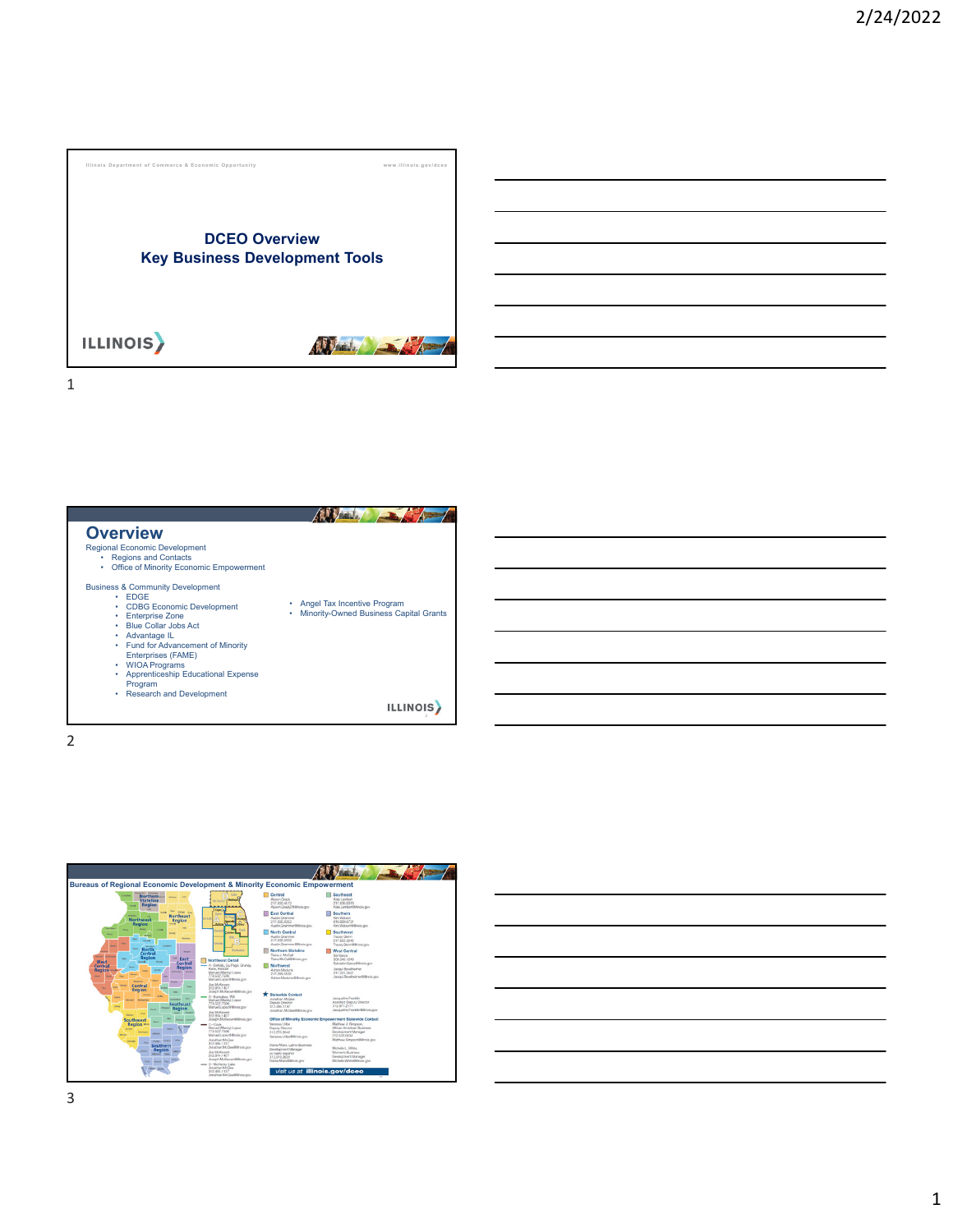



 $\mathbb{A}$ 

#### **OMEE-led Initiatives**

- **Business Collectives:** coalitions of business-serving community organizations that support the Black/Latinx/Women's business ecosystems and help develop priorities that fill systemic gaps.
- **"Online with OMEE":** biweekly sessions hosted by OMEE team to share best practices, updates on business programs and opportunities available, and answers questions from businesses directly.
- **Advancement of Minority Entrepreneurs (ADME):** Workshop series in partnership with the Illinois Small Business Development Center (SBDC) network to offer a dynamic discussion on a specific business topic.
- **Meet & Greets:** Monthly opportunity to connect with DCEO's Regional Economic Development and OMEE teams and learn about upcoming opportunities that are specific to your region.
- **Cultural and Historic Celebrations:** Opportunity to celebrate communities and tailor programming.
- **Technical Assistance**: Team available to provide individualized support to businesses and connect to resources.
- **OMEE Capital Grants:** (limited to funding availability) Grants for minority-owned businesses for capital and infrastructure projects to grow their business.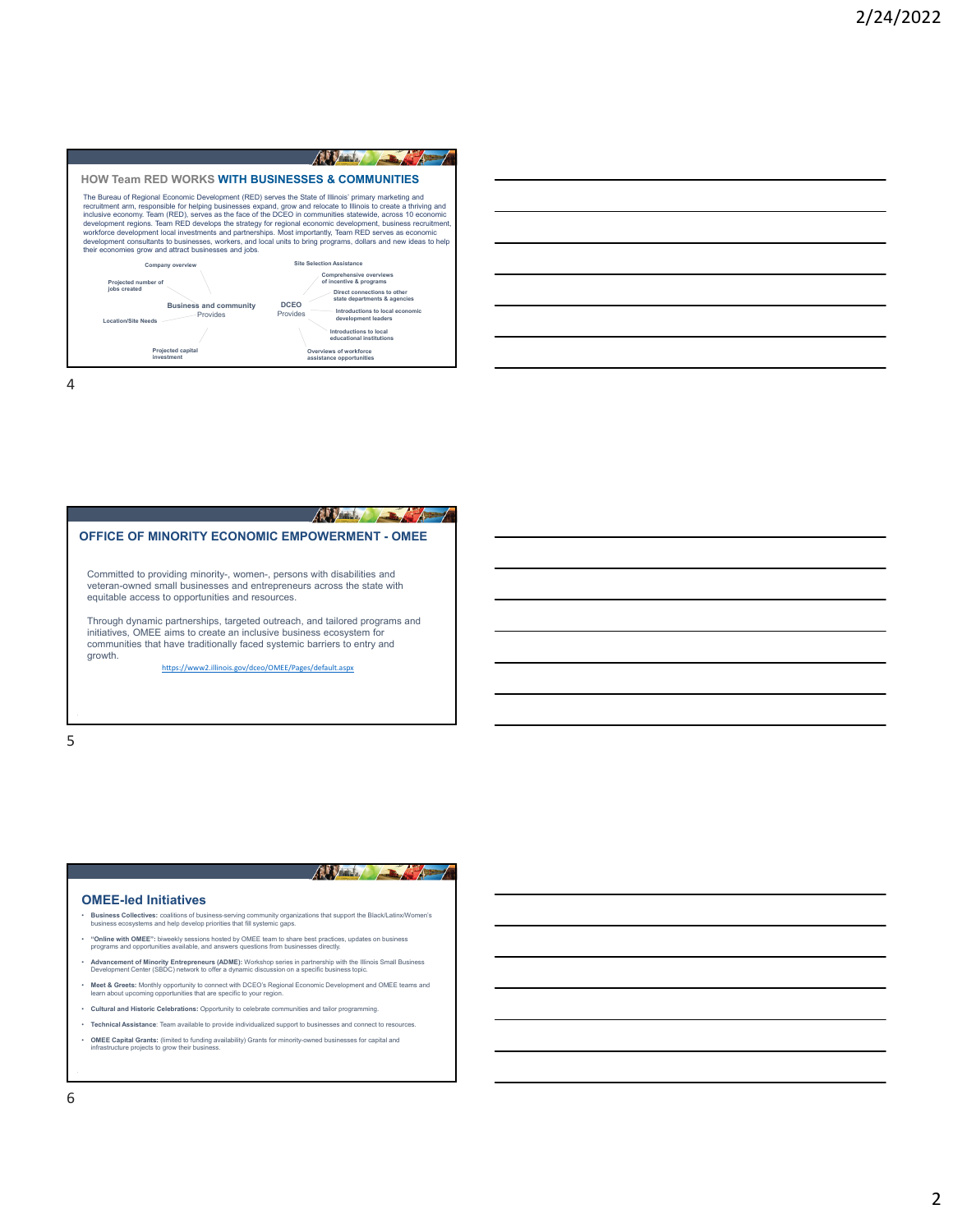| Program | <b>Economic Development for a Growing Economy (EDGE)</b>                                                                                                                                                                                                                                                                                                                         |
|---------|----------------------------------------------------------------------------------------------------------------------------------------------------------------------------------------------------------------------------------------------------------------------------------------------------------------------------------------------------------------------------------|
|         | $\checkmark$ Available to for-profit companies looking to expand in, or relocate to, Illinois<br>with potential out-of-state options for projects.<br>• Excludes retail, retail food, health or professional services                                                                                                                                                            |
|         | $\checkmark$ Eligibility criteria:<br>• Over 100 world-wide employees: company must invest at least \$2.5<br>million and create the lesser of 50 new jobs or the equivalent of 10% of<br>global workforce; or<br>• 100 or fewer world-wide employees: no minimum investment and<br>company must create the lesser of 50 new jobs or the equivalent of 5%<br>of global workforce. |
|         | <b>ILLINOIS</b>                                                                                                                                                                                                                                                                                                                                                                  |

| <b>Economic Development for a Growing Economy (EDGE)</b><br>Program (cont'd)                                                                                         |
|----------------------------------------------------------------------------------------------------------------------------------------------------------------------|
| $\checkmark$ Eligible for 10 years of credits after a two-year ramp up period.                                                                                       |
| $\checkmark$ Annual credit equal to:                                                                                                                                 |
| • Standard: 50% of withholding taxes and 10% of eligible training costs for new<br>employees                                                                         |
| • Project located in underserved area: 75% of withholding taxes and 10% of<br>eligible training costs for new employees                                              |
| • 25% of withholding taxes for retained employees if the project is<br>located in an underserved area if certain statutorily-required<br>evidentiary showing is made |
| $\checkmark$ Credit is capped by amount of investment and income tax liability, but credit may<br>be carried forward for up to 5 years.                              |

| Community Development Block Grant (CDBG) -            |                |
|-------------------------------------------------------|----------------|
| <b>Economic Development</b>                           |                |
| $\checkmark$ Bridge the financial gap for businesses  |                |
| $\checkmark$ Ongoing Applications                     |                |
| $\checkmark$ Grant funds can be used for:             |                |
| Infrastructure<br>٠                                   |                |
| Machinery & equipment                                 |                |
| <b>Building construction</b>                          |                |
| Working capital                                       |                |
| $\checkmark$ \$1 Million Grant Ceiling                |                |
| Funding/Job<br>٠                                      |                |
| \$25,000 New Job                                      |                |
| - \$10,000 Retained Jobs                              |                |
| $\checkmark$ 51% Jobs must be filled with LMI persons | <b>ILLINOI</b> |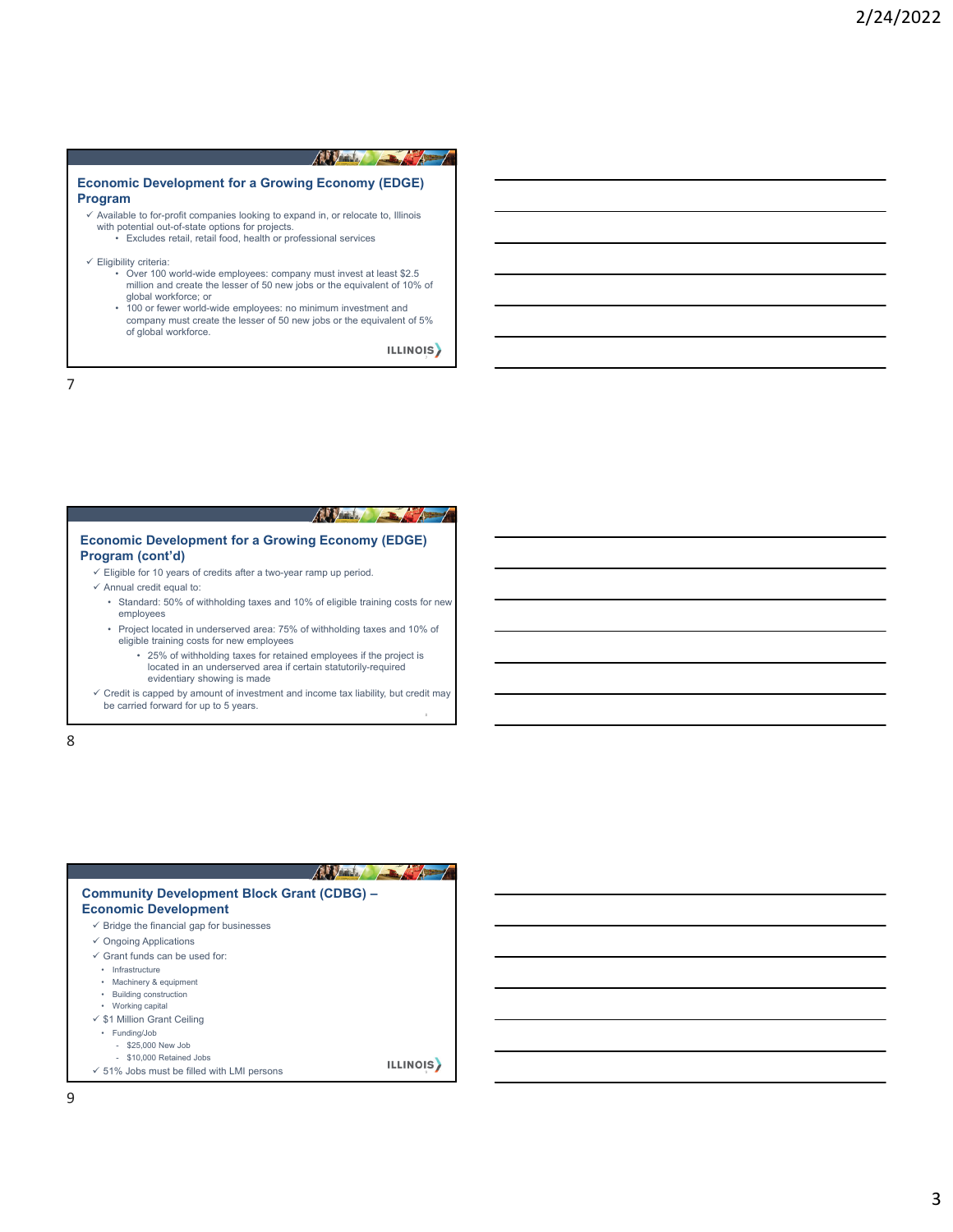|               | Qualified businesses based on the North American Industry Classification System Code |               |                                                  |  |  |
|---------------|--------------------------------------------------------------------------------------|---------------|--------------------------------------------------|--|--|
| <b>Sector</b> | <b>Description</b>                                                                   | <b>Sector</b> | <b>Description</b>                               |  |  |
| 11            | Agriculture, Forestry, Fishing and Hunting                                           | 53            | Real Estate and Rental and Leasing               |  |  |
| 21            | Mining, Quarrying, and Oil and Gas Extraction                                        | 54            | Professional, Scientific, and Technical Services |  |  |
| 23            | Construction                                                                         | 55            | Management of Companies and Enterprises          |  |  |
| $31 - 33$     | Manufacturing                                                                        | 56            | Support, Waste and Remediation Services          |  |  |
| 42            | Wholesale Trade                                                                      | 62            | Health Care and Social Assistance                |  |  |
| 48-49         | Transportation and Warehousing                                                       | 72            | Accommodation and Food Services                  |  |  |
| 51            | Information                                                                          | 81            | Other Services (except Public Administration)    |  |  |



11

 $\mathbb{A}$  and  $\mathbb{A}$ 

## **Enterprise Zone (EZ) Program**

Designed to encourage investment and job creation in underserved communities through different tax incentives:

- Building Materials Exemption Certificate (BMEC): exemption from State sales taxes on building and construction materials;
- Investment Tax Credit (ITC): 0.5% credit for investments in qualified property;
- Performance-based credits for large scale projects includes State sales tax exemption on purchases of utilities and items consumed during the manufacturing process; and
- Local communities also provide a variety of incentives including property tax abatement, sales tax exemptions and building permit fee waivers.

**ILLINOIS**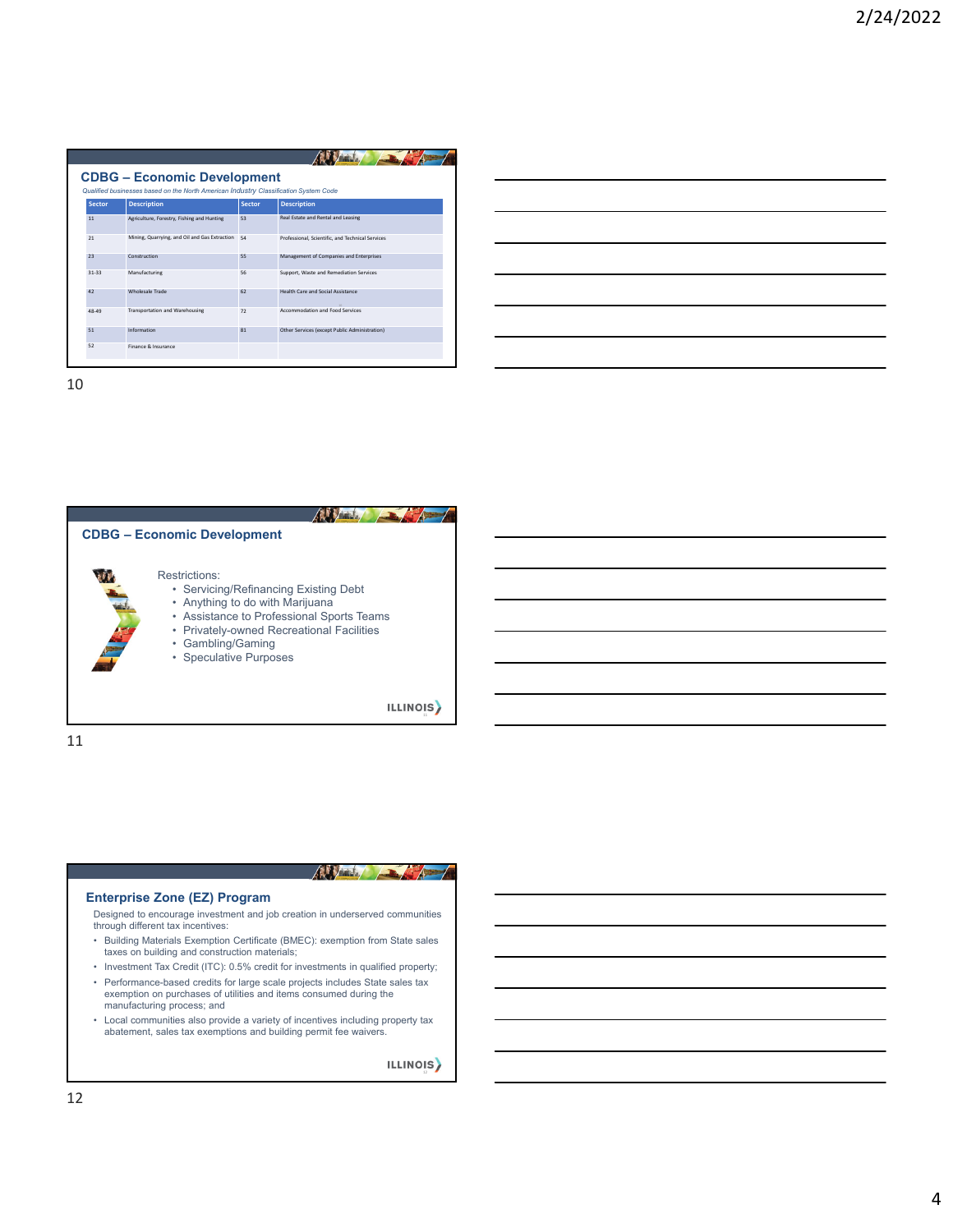



 $\sqrt{2}$ 

#### **Fund for Advancement of Minority Enterprises (FAME) Program**

- FAME program is offshoot of AI for loans made to minority-, woman-, disabled-, and veteran-owned businesses
	- Rate for DCEO portion of loan is flat 2%.
- $\checkmark$  DCEO participation is the lesser of:
	- 50% of the project;
	- 50% of the loan; or
	- $•$  \$400,000.
- $\checkmark$  At least one (1) FT job must be created or retained for each \$65,000 of DCEO funding.

**ILLINOIS**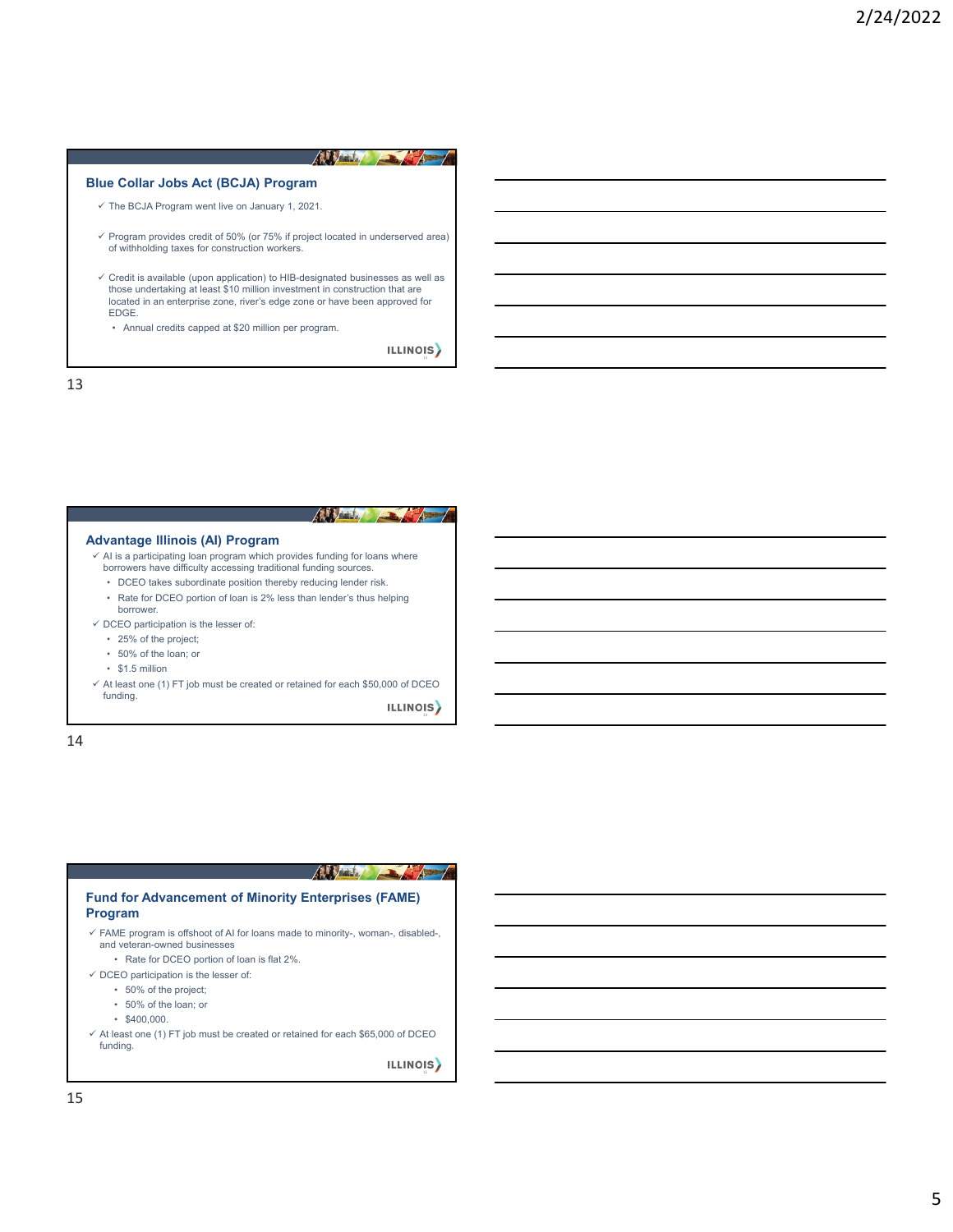# $\mathbb{A}$  and  $\mathbb{A}$

## **Workforce Development Tools & Training Dollars**

- $\checkmark$  On-the-Job Training: If an employer is willing to train a new full-time employee on the job, financial incentives may be available to offset a portion of eligible individual's wages during the training period.
- $\checkmark$  Incumbent Worker Training: Funding available for that training provides new work-related skills and prepares the workers for job upgrades. The federal funds can generally pay for 50% of the total training costs.
- Youth Work Experience: Businesses serving as a youth experience worksite benefit from student workers at no cost or liability. For ages 16-24.

**Learn more about Local Workforce Innovation Area 23 (LWIA) by visiting: http://lwa23.net/**

**ILLINOIS** 

16

|                                                     | <b>Apprenticeship Educational Expense Program</b>                                                                                                             |
|-----------------------------------------------------|---------------------------------------------------------------------------------------------------------------------------------------------------------------|
| with qualifying apprentices.                        | $\checkmark$ Employers are allowed a tax credit for certain educational expenses associated                                                                   |
|                                                     | • Qualified educational expenses include tuition, book fees, and lab fees                                                                                     |
| $\checkmark$ Credit of up to \$3,500 per apprentice |                                                                                                                                                               |
|                                                     | • An additional \$1,500 if (1) apprentice resides in underserved area or (2) the<br>employer's principal place of business is located in an underserved area. |
|                                                     | $\checkmark$ The total tax credits may not exceed \$5 million annually.                                                                                       |
|                                                     | • Allowed on a first-come first-served basis based on the date of application.                                                                                |
|                                                     |                                                                                                                                                               |

# $\mathbb{A}$  and  $\mathbb{A}$

#### **Research & Development (R&D) Tax Credit**

- $\checkmark$  Non-refundable tax credit equal to 6.5% of qualifying research expenditures that exceed the baseline amount.
- $\checkmark$  Modeled after the federal R&D tax credit, including the federal definition of qualifying research.
	- Qualified research is defined in IRC section 41(d) and 41(e) and includes the sum of the in-house research expenses, contract research expenses, and basic research payments paid or incurred by the business
- $\checkmark$  In 2019, R&D credit extended through December 31, 2026.

**ILLINOIS** 

17